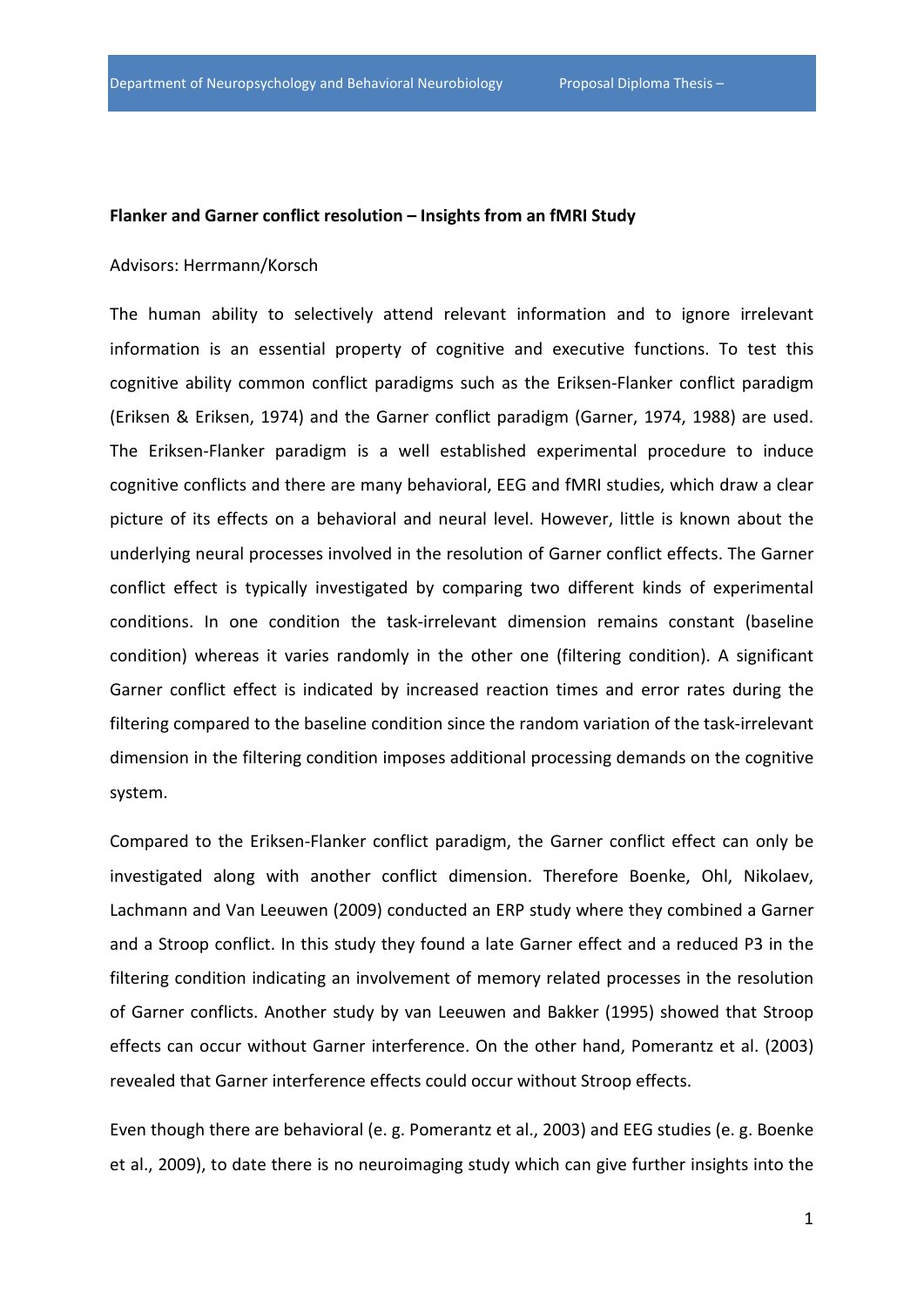brain regions involved in Garner conflict resolution. Therefore, the aim of the present study is to reveal the neuronal correlates of the Flanker and especially the Garner conflict resolution by means of event-related functional magnetic resonance imaging (fMRI).

For the Flanker conflict we expect to find activations in frontal regions, e.g. in the anterior cingulate cortex (ACC) and the dorsolateral prefrontal cortex (dlPFC) which have been previously found to be involved in conflict resolution, especially for the Flanker conflict (e. g. Casey et al., 2000). Concerning the Garner conflict effect we assume two possible brain mechanisms underlying the resolution of this conflict. On the one hand, the Garner conflict effect might refer to a problem of visual filtering of the task-irrelevant stimulus dimension (Desimone and Duncan, 1995). In this case, we expect to find activations in the posterior parietal cortex (PPC) and the visual cortex which have been commonly found to be involved in visual filtering task-relevant information (Friedman-Hill, Robertson, Desimone, Ungerleider, 2003). On the other hand, the Garner effect might reflect a general cognitive load problem since in a combined Flanker-Garner paradigm two conflicts have to be resolved simultaneously. In this case, we rather expect activations in frontal regions such as the dlPFC which have shown to be active in previous double conflict paradigms (e. g. Wittfoth, Schardt, Fahle, Herrmann, 2009). However, in either case we generally expect to find activations in memory related regions since the Garner conflict is assumed to appear on the level of short term memory which involves the representation of former trials.

## **R e f e r e n c e s**

- Boenke, L. T., Ohl, F.W., Nikolaev, A.R., Lachmann, T., Van Leeuwen, C. (2009). Different time courses of Stroop and Garner effects in perception – An Event-Related Potentials Study. *NeuroImage*, 45, *1272-1288.*
- Casey, B. J., Thomas, K. M., Welsh, T. F., Badgaiyan, R., Eccard, C. H., Jennings, J. R., Crone, E. A. (2000). Dissociation of response conflict, attentional selection, and expectancy with functional magnetic resonance imaging (fMRI). *Proceedings of the National Academy of Sciences, U.S.A., 97,* 8728–8733.